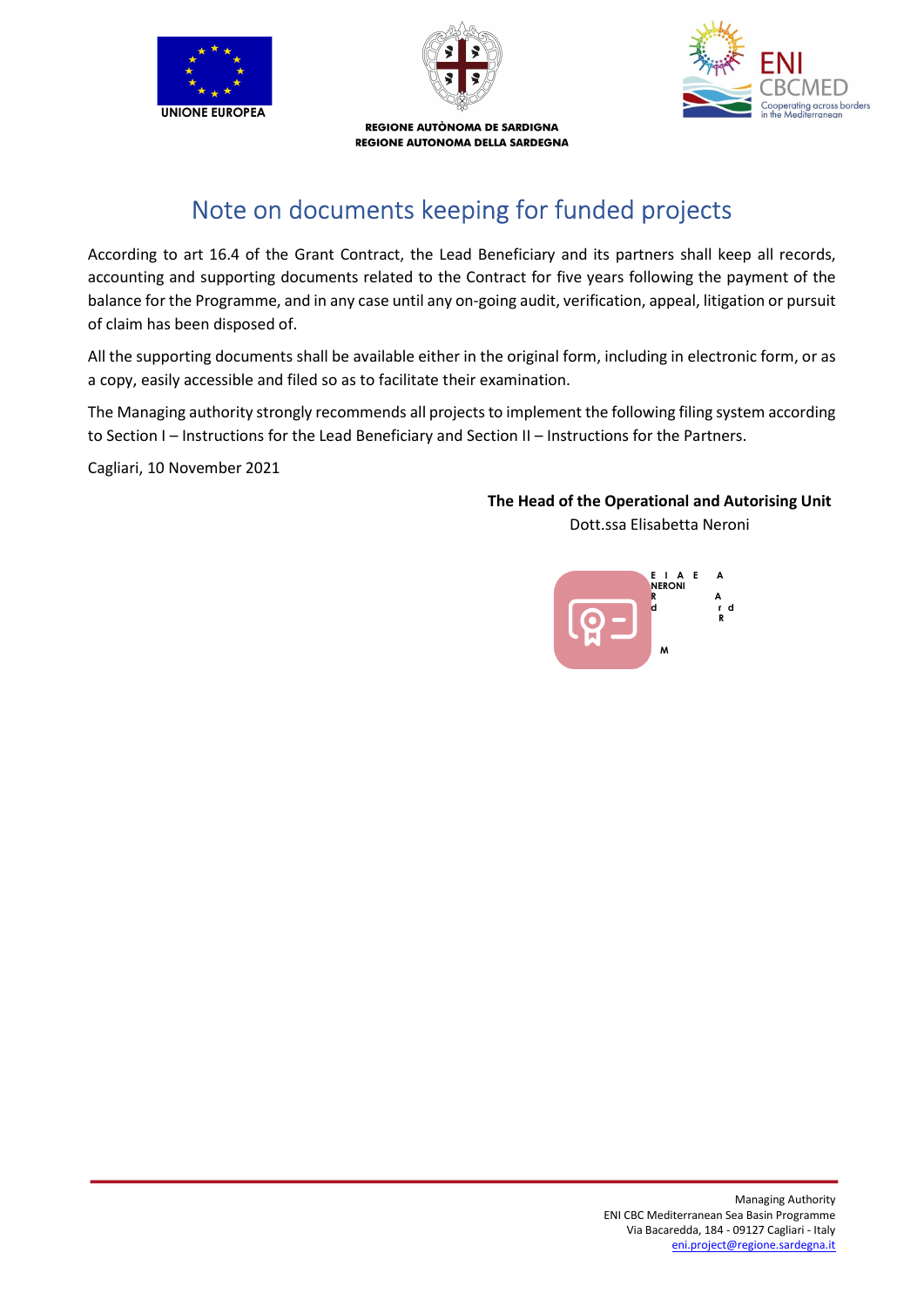





# Section I - Instructions for the Lead Beneficiary

# Ref.Number\_Project Acronym

## **Project selection**

- **Proposal submitted in the e-form (download of project, budget)**
- **Declarations**
- Supporting documents
- $\Box$  E-form receipt at the time of submission

## **□ Negotiation**

- **Award letter**
- **Negotiation letter**
- $\Box$  Answer to negotiation letter and annexes (as the case may be)

## Contracting

- Grant contract and Annexes (signed)
- **E** Letter transmission grant contract
- $\Box$  Addenda to the grant contract (signed) (as the case may be)
- $\exists$  Letter(s) transmission addenda (as the case may be)
- **Financial Identification Form**
- $\Box$  Requests for major amendments and supporting documents

### **P** Reporting

- Validation of the auditor by the CCP
- **Progress Report(s)** (numbered according to article 6 of the Grant contract)
	- **Narrative progress report extracted from the MIS**
	- $\Box$  Financial progress report extracted from the MIS
- Interim and Final report(s) (numbered according to article 6 of the Grant contract)
	- **Financial and Narrative interim report (extracted from the MIS)**
	- Library of outputs and deliverables organized per WP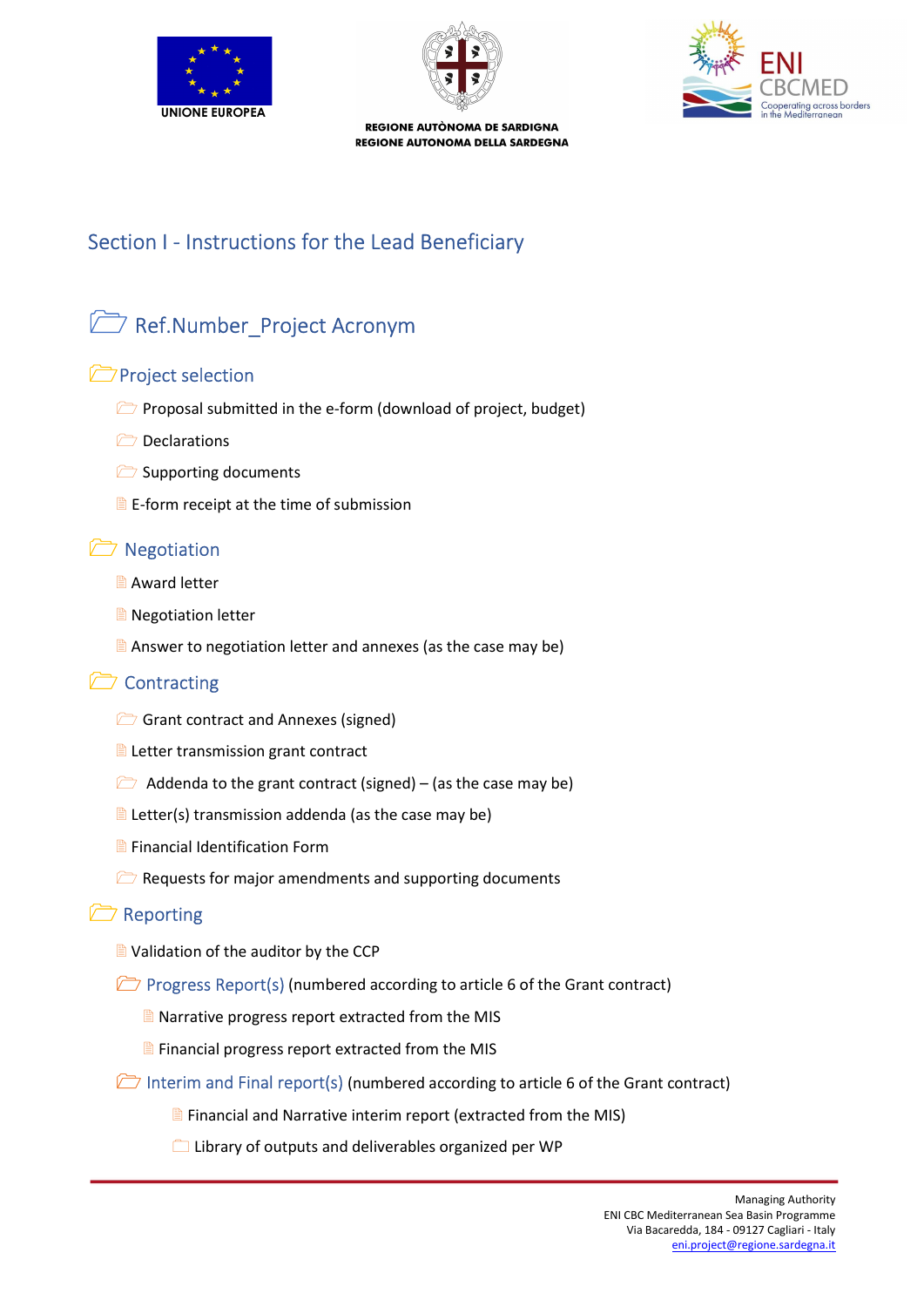





- Consolidated report and Annexes
- **BEN Auditor's EVRs and annexes**
- **PPS Auditor's EVRs and annexes (to be collected)**
- Supporting documents (organized per cost category and distinguished for reporting period, for more details see ch 7 of the PIM)

### **E** Human Resources:

- **EXEC** List of the Staff assigned to the project
- Copy of the contracts of the project staff
- For the internal staff assigned to the project, copy of the appointment act
- For costs of owners or of other natural persons with a specific role in the LB/PP organisation, but without an existing employment contract, an appointment decision adopted by the competent body and including the information as specified above (point d, pag. 7).
- Any relevant document, other than the contract, identifying the monthly working time and number of holidays per employee such as Terms of References, national or internal regulations concerning the LB / partner organization's personnel policy.
- Any relevant document, other than the contract, identifying the real daily/hourly costs (gross salary and employer's social charges) for the employee, or other accounting documents where the employment costs are clearly detectable.
- Timesheet for the staffmembers working partly on the project on a flexible percentage.
- Pay slips: of each concerned month
- Proofs of payment issued by the bank or accounting office indicating amount, reason and date. The document should include the name of the Programme and the project title and reference number.

### Travel and subsistence costs

- Authorization to travel: issued before the travel and signed by the traveler's manager/employer.
- Receipts of expenses: train, bus and/or flight tickets (the latter must be accompanied by the printed boarding passes); taxi, restaurant/café and hotel receipts; motorway tolls; car parking bills. If a company vehicle is used, the receipt of fuel purchase and excerpt of the official "travel logbook" indicating the occurred Km; in case of use of private car, national/organization rule reference and methodology for kilometers reimbursement; travel agency invoice if the ticket purchased was sub-contracted to a travel agency (for the reporting of the travel agency cost, please refer to category 5- External Services).
- Event-related documents: meeting/event agenda, list of attendance, audience pictures.
- Proof of payment indicating the amount, the reason and the date.
- Travel Expenses Summary Report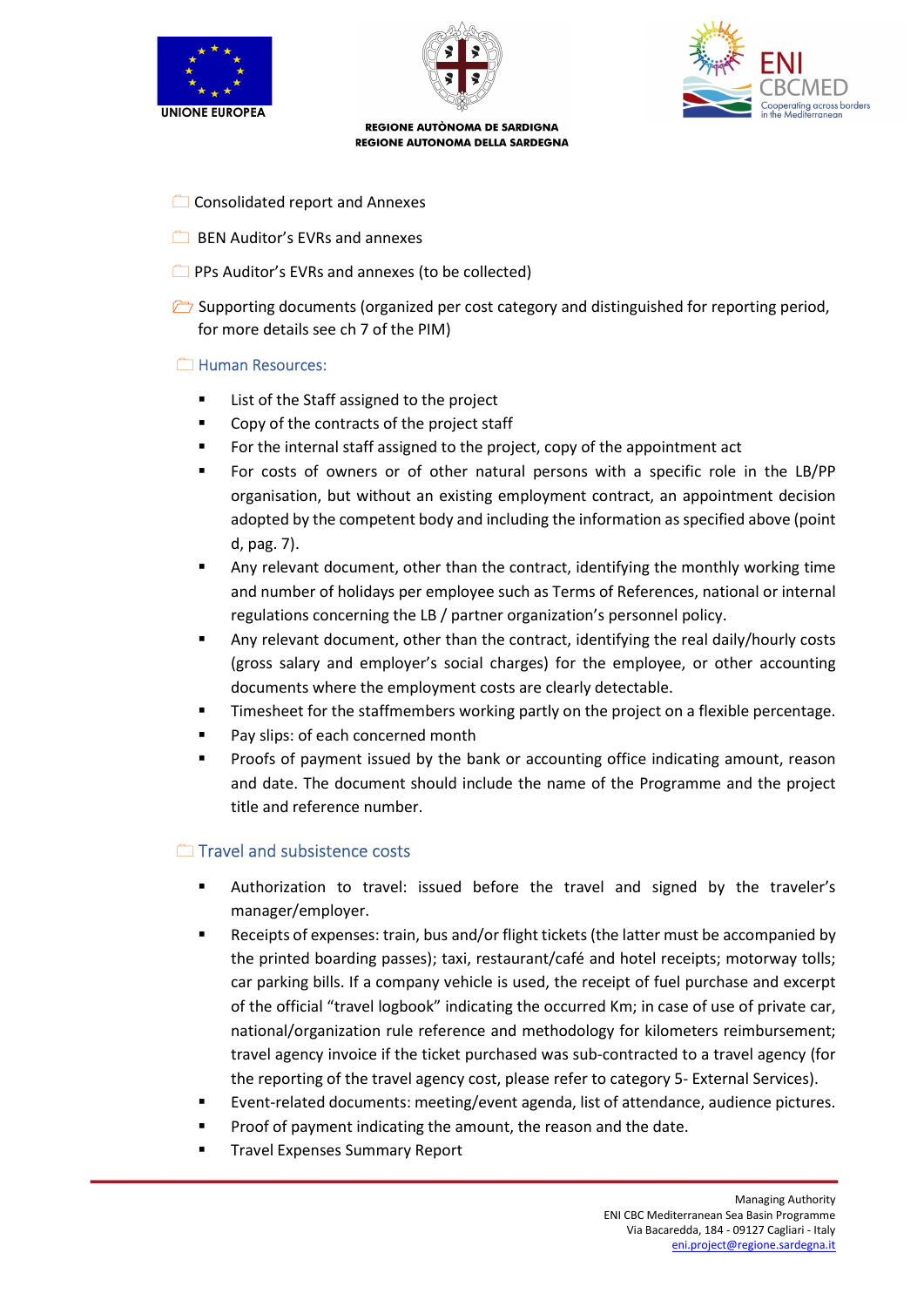





MA authorization in case of travels outside the ENI CBC MED Programme eligible areas.

### $\Box$  Infrastructures and small-scale investments

- Procurement procedure documents: public announcement, received tenders, evaluation procedure followed to award the tender, assessment minutes, contract with the tenderer, etc.;
- building permits, handover of the site and floor plan of the investment terminals containing topographic positions dated, signed (with the name mentioned in the clear) and stamped by all persons mentioned in program tracking and quality control work;
- works report (or State of Works Advancement): official document issued by the works contractor, specifying the actual works carried out and the related costs, and containing a clear reference to the project (e.g. project reference number);
- any official document addressed to the company performing the works certifying the regularity of the works performed;
- civil works invoices/receipts: containing a clear reference to the Programme and the project (e.g. project reference number acronym) and to the "works report" in order to avoid double funding;
- picture(s): to demonstrate that the built up/renovated infrastructure is respecting the visibility rules;
- proof of payment: indicating amount, reason and date.

### $\Box$  Equipment and supplies

- Procurement procedure documents: public announcement, received tenders, proof of the respect of the rule of origin, evaluation procedure followed to award the tender and assessment minutes, contract with the tenderer, etc.;
- equipment invoice: containing a clear reference to the Programme and the project (e.g. project reference number and acronym) in order to avoid double funding;
- Excerpt from "Inventory of durable goods" / proof of delivery: to demonstrate that the purchased equipment has been integrated in the organization property records;
- Equipment picture(s): to demonstrate that the purchased equipment is respecting the visibility rules;
- proof of payment, indicating amount, reason and date;
- Copies of the proofs of transfers of equipment and vehicles, whose purchase cost was more than 5,000 € per item (only for the Final report).

### External Services

- Procurement procedure documents: public announcement, received tenders, evaluation procedure followed to award the tender and assessment minutes, contract with the tenderer, etc.;
- service contract: it must contain a clear reference to the Programme and the project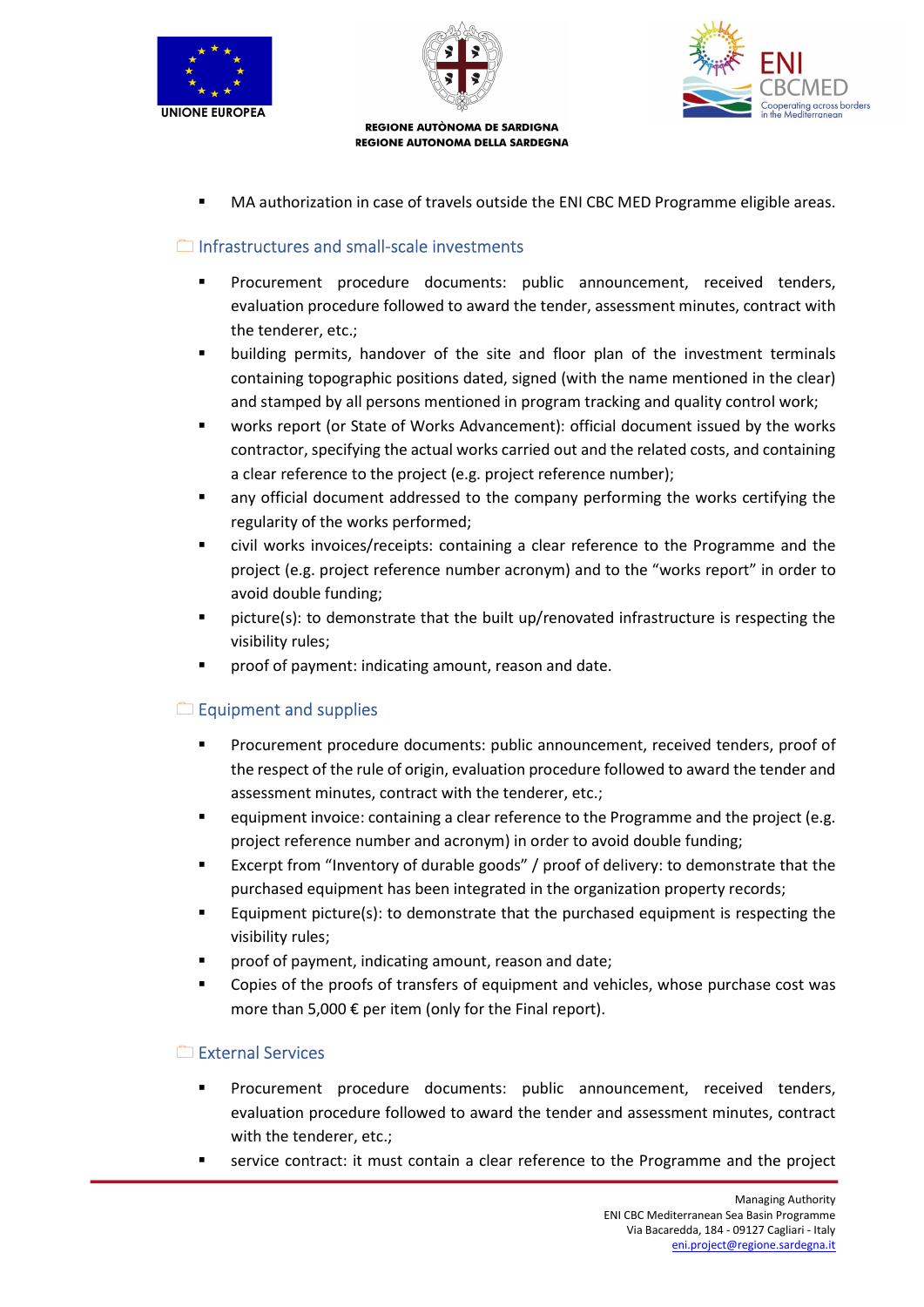





(e.g. reference number and acronym) in order to avoid double funding;

- activity report with deliverables: issued by the service provider, it shall demonstrate that the foreseen activities have been carried out following the contractual requirements, it encloses any foreseen deliverable (or in case of event, pictures, list of attendance, etc.);
- any official document issued by the contracting body (Lead Beneficiary or Partner organisation) attesting the regular execution of services and approving the submitted "Activity Report" and deliverables;
- invoice on provided services: It must contain a clear reference to the Programme and the project (e.g. project reference number and acronym) and to the submitted Activity Report, in order to avoid double funding;
- proof of payment, indicating amount, reason and date.

Other costs (including subgrants)

- Procurement/sub-grant procedure documents: depending on the selected procedure, it refers to public announcement, received applications, assessment minutes, sub-grant award, etc;
- Subcontract / Sub-grant contract: It must contain a clear reference to the Programme and the project (e.g. project reference number and acronym) in order to avoid double funding;
- State aid supporting documents (see Annex 7.4 of the PIM);
- Sub-grant reports and deliverables: issued by the sub-grant beneficiary, it shall demonstrate that the foreseen activities have been carried out following the sub- grant requirement, it encloses any foreseen deliverable (or in case of event, pictures, list of attendance, etc.). It must be formally approved by the granting body;
- Invoices/receipts: they must contain a clear reference to the Programme and the project (e.g. project reference number acronym);
	- Proofs of payment indicating amount, reason and date.

## Financial flows

- Requests for Payment
- **MA** communications on amount transferred
- **Banks statements**
- **E** Accounting system records for all project transactions
- $\Box$  Transfer of prefinancing to partners (order of payment)

## **C** Communications

- $\Box$  Official correspondence from/to the MA or the LB, including (but not limited to):
	- Communication on project starting
	- $\Box$  Request for postponement of deadlines on reporting and their answers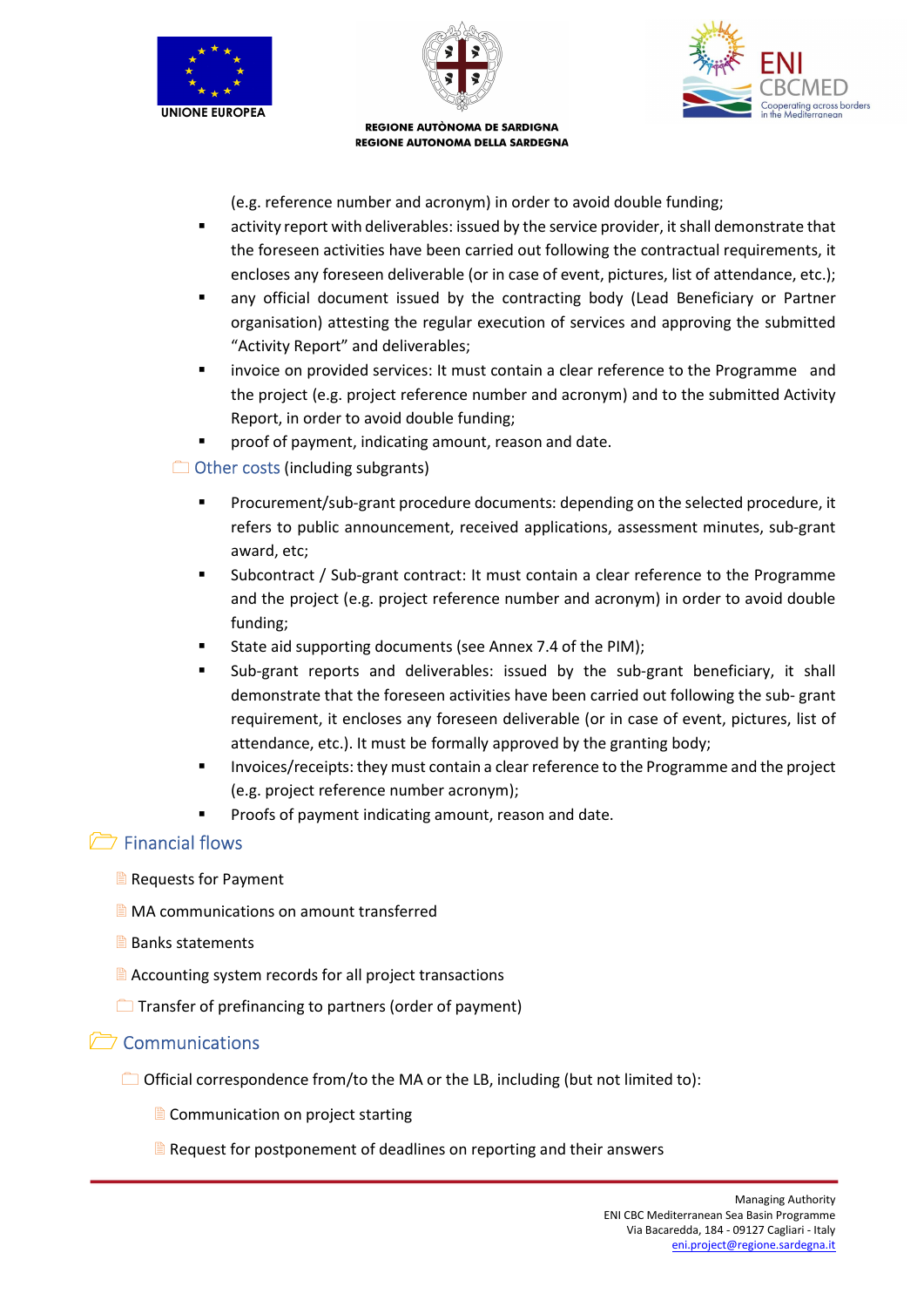





- **E** Changes of legal representative and supporting documents
- **■** CUP code
- Recovery procedures

## **Management verifications and other controls**

**MA Authorising Unit management verifications** 

Other controls (conducted by Audit authority, National Authorities, EU Commission, OLAF)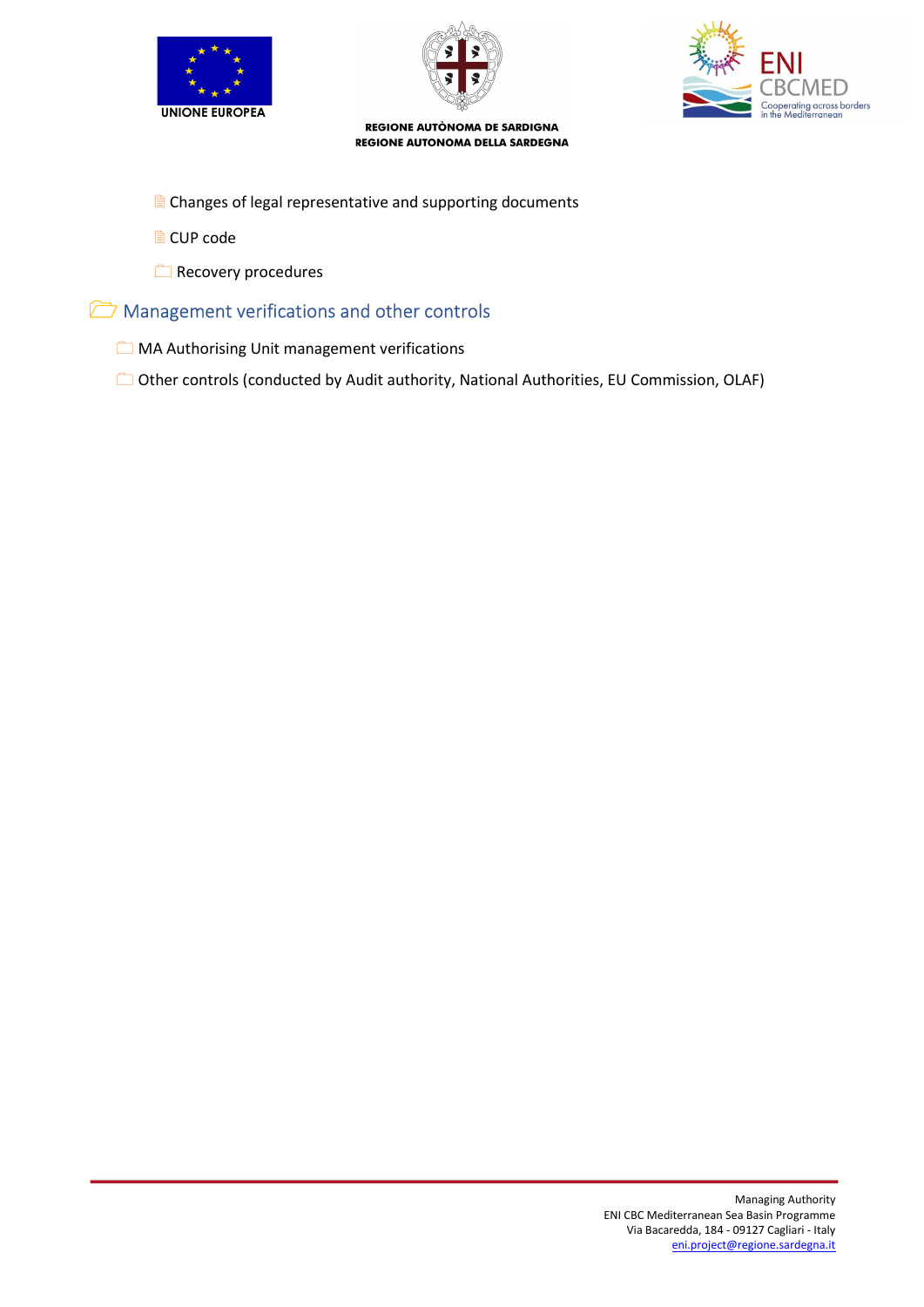





# Section II - Instructions for the Partners

# Ref.Number\_Project Acronym

## Contracting

- Grant contract and Annexes (signed)
- **E** Letter transmission grant contract
- $\Box$  Addenda to the grant contract (signed) (as the case may be)
- $\Box$  Letter(s) transmission addenda (as the case may be)

## Reporting

- **D** Validation of the auditor by the CCP
- **Progress Report(s) (numbered according to article 6 of the Grant contract)** 
	- **Narrative progress report extracted from the MIS**
	- $\Box$  Financial progress report extracted from the MIS
- Interim and Final report(s) (numbered according to article 6 of the Grant contract)
	- $\Box$  Financial and Narrative interim report (extracted from the MIS)
	- $\Box$  Library of outputs and deliverables reported by PP organized per WP
	- **PP Auditor's EVRs and annexes**
	- $\Box$  Supporting documents (organized per cost category and distinguished for reporting period, for more details see ch 7 of the PIM)

### **E** Human Resources:

- List of the Staff assigned to the project
- Copy of the contracts of the project staff
- For the internal staff assigned to the project, copy of the appointment act
- For costs of owners or of other natural persons with a specific role in the LB/PP organisation, but without an existing employment contract, an appointment decision adopted by the competent body and including the information as specified above (point d, pag. 7).
- Any relevant document, other than the contract, identifying the monthly working time and number of holidays per employee such as Terms of References, national or internal regulations concerning the LB / partner organization's personnel policy.
- Any relevant document, other than the contract, identifying the real daily/hourly costs (gross salary and employer's social charges) for the employee, or other accounting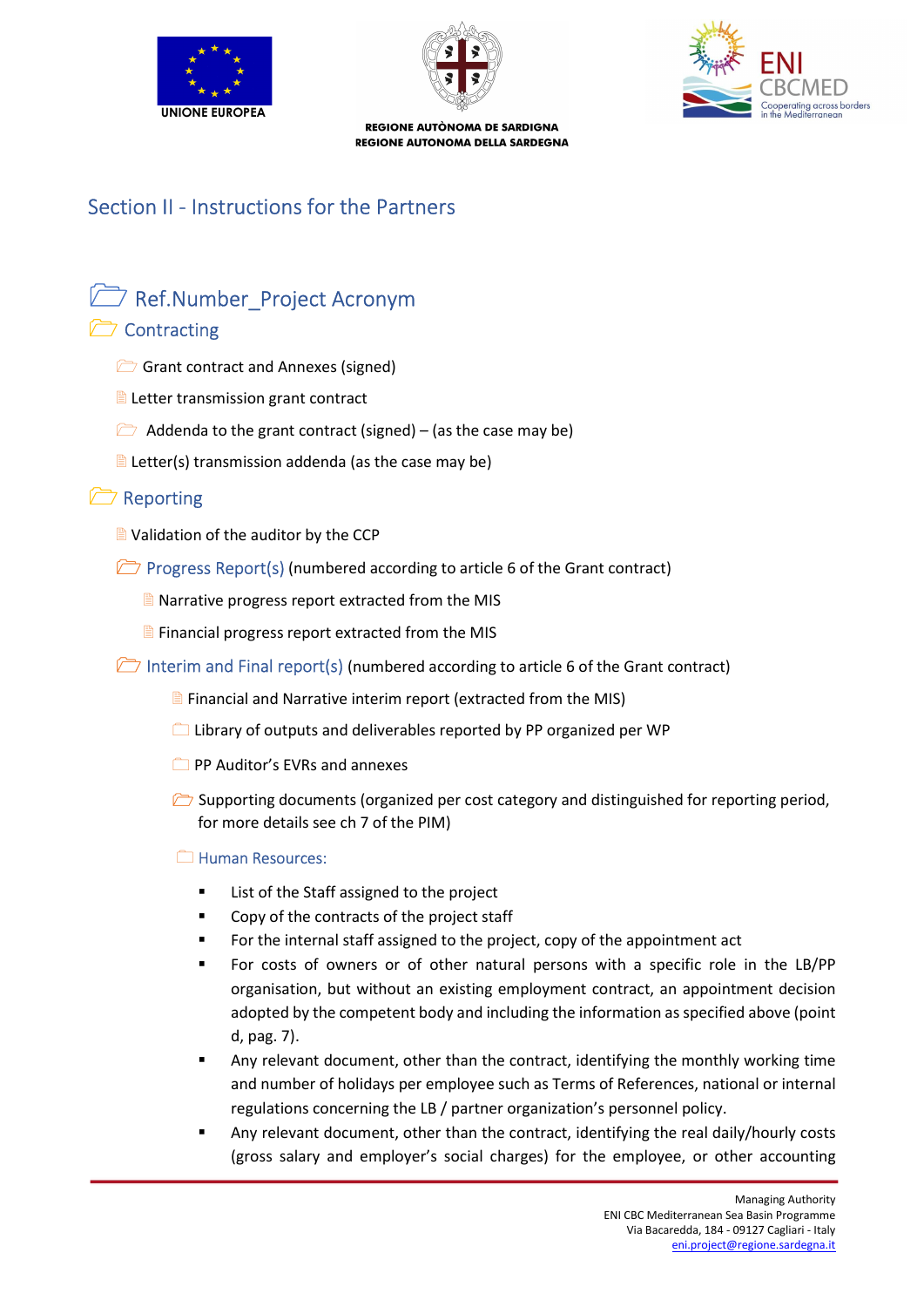



g across borders

REGIONE AUTÒNOMA DE SARDIGNA REGIONE AUTONOMA DELLA SARDEGNA

documents where the employment costs are clearly detectable.

- Timesheet for the staffmembers working partly on the project on a flexible percentage.
- Pay slips: of each concerned month
- Proofs of payment issued by the bank or accounting office indicating amount, reason and date. The document should include the name of the Programme and the project title and reference number.

### Travel and subsistence costs

- Authorization to travel: issued before the travel and signed by the traveler's manager/employer.
- Receipts of expenses: train, bus and/or flight tickets (the latter must be accompanied by the printed boarding passes); taxi, restaurant/café and hotel receipts; motorway tolls; car parking bills. If a company vehicle is used, the receipt of fuel purchase and excerpt of the official "travel logbook" indicating the occurred Km; in case of use of private car, national/organization rule reference and methodology for kilometers reimbursement; travel agency invoice if the ticket purchased was sub-contracted to a travel agency (for the reporting of the travel agency cost, please refer to category 5- External Services).
- Event-related documents: meeting/event agenda, list of attendance, audience pictures.
- Proof of payment: indicating the amount, the reason and the date.
- Travel Expenses Summary Report
- MA authorization in case of travels outside the ENI CBC MED Programme eligible areas.

### Infrastructures and small-scale investments

- Procurement procedure documents: public announcement, received tenders, evaluation procedure followed to award the tender, assessment minutes, contract with the tenderer, etc.;
- building permits, handover of the site and floor plan of the investment terminals containing topographic positions dated, signed (with the name mentioned in the clear) and stamped by all persons mentioned in program tracking and quality control work;
- works report (or State of Works Advancement): official document issued by the works contractor, specifying the actual works carried out and the related costs, and containing a clear reference to the project (e.g. project reference number);
- any official document addressed to the company performing the works certifying the regularity of the works performed;
- civil works invoices/receipts: containing a clear reference to the Programme and the project (e.g. project reference number acronym) and to the "works report" in order to avoid double funding;
- picture(s): to demonstrate that the built up/renovated infrastructure is respecting the visibility rules;
- proof of payment: indicating amount, reason and date.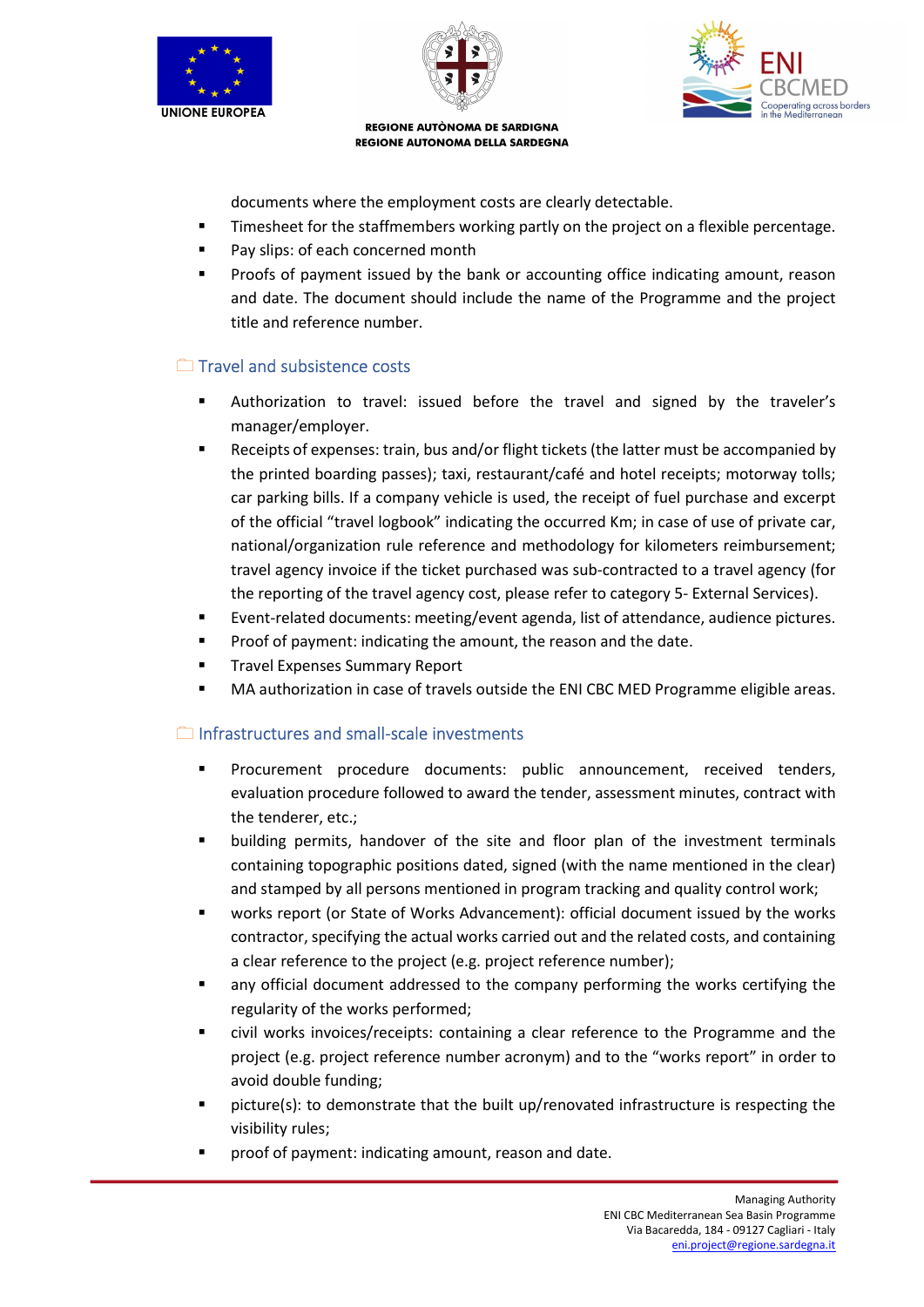





### $\Box$  Equipment and supplies

- Procurement procedure documents: public announcement, received tenders, proof of the respect of the rule of origin, evaluation procedure followed to award the tender and assessment minutes, contract with the tenderer, etc.;
- equipment invoice: containing a clear reference to the Programme and the project (e.g. project reference number and acronym) in order to avoid double funding;
- Excerpt from "Inventory of durable goods" / proof of delivery: to demonstrate that the purchased equipment has been integrated in the organization property records;
- Equipment picture(s): to demonstrate that the purchased equipment is respecting the visibility rules;
- proof of payment, indicating amount, reason and date;
- Copies of the proofs of transfers of equipment and vehicles, whose purchase cost was more than 5,000 € per item (only for the Final report).

### External Services

- Procurement procedure documents: public announcement, received tenders, evaluation procedure followed to award the tender and assessment minutes, contract with the tenderer, etc.;
- service contract: it must contain a clear reference to the Programme and the project (e.g. reference number and acronym) in order to avoid double funding;
- activity report with deliverables: issued by the service provider, it shall demonstrate that the foreseen activities have been carried out following the contractual requirements, it encloses any foreseen deliverable (or in case of event, pictures, list of attendance, etc.);
- any official document issued by the contracting body (Lead Beneficiary or Partner organisation) attesting the regular execution of services and approving the submitted "Activity Report" and deliverables;
- invoice on provided services: It must contain a clear reference to the Programme and the project (e.g. project reference number and acronym) and to the submitted Activity Report, in order to avoid double funding;
- **Phonomented indicating amount, reason and date.**
- $\Box$  Other costs (including subgrants)
	- Procurement/sub-grant procedure documents: depending on the selected procedure, it refers to public announcement, received applications, assessment minutes, sub-grant award, etc;
	- Subcontract / Sub-grant contract: It must contain a clear reference to the Programme and the project (e.g. project reference number and acronym) in order to avoid double funding;
	- State aid supporting documents (see Annex 7.4 of the PIM);
	- Sub-grant reports and deliverables: issued by the sub-grant beneficiary, it shall